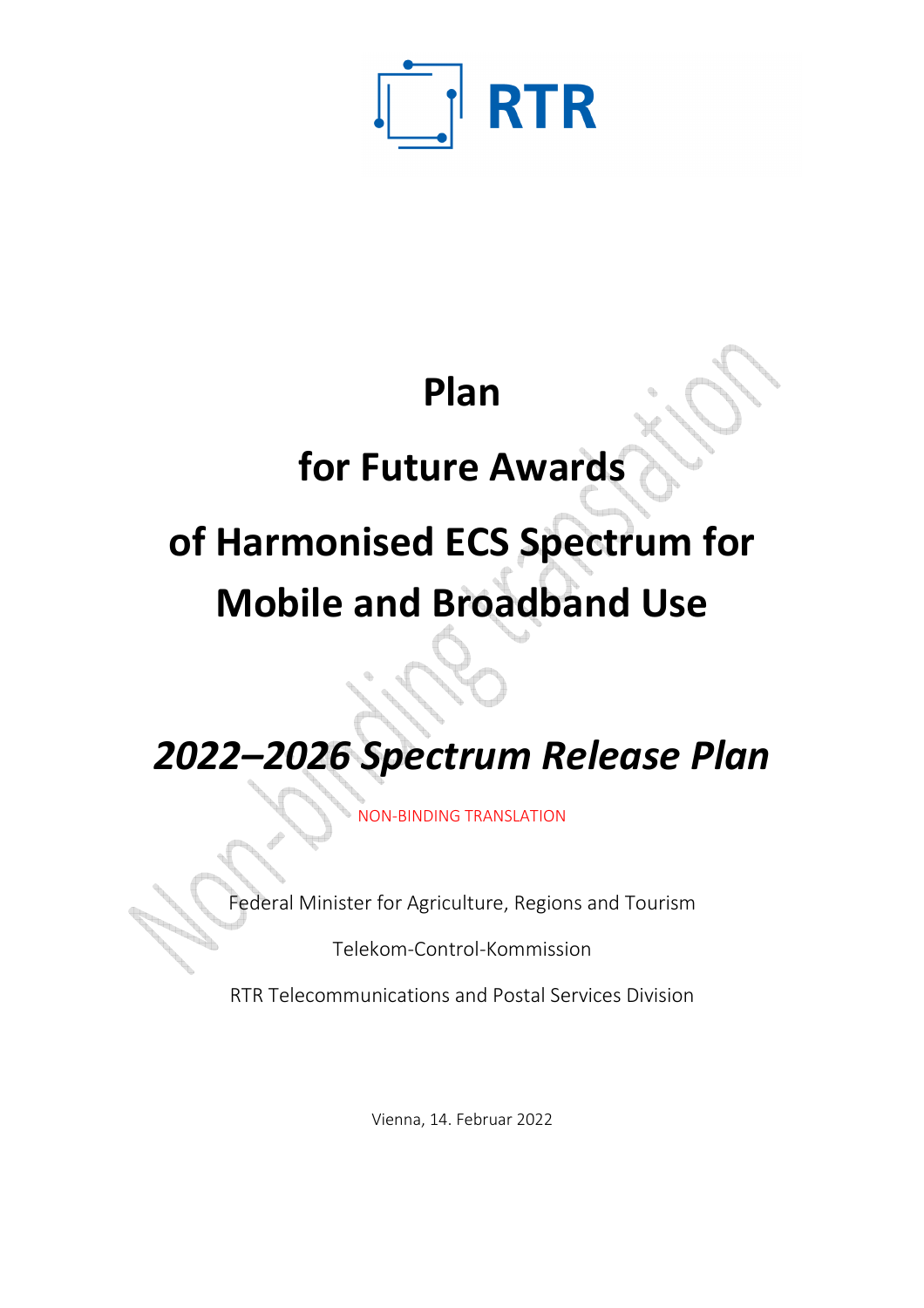# $\boxed{\frac{1}{2}}$  RTR

# Contents

| $\overline{2}$ |  |
|----------------|--|
| $\overline{3}$ |  |
| 3.1            |  |
| 3.2            |  |
| 3.3            |  |
| 3.4            |  |
| 35             |  |
|                |  |

**Contract Contract Contract Contract Contract Contract Contract Contract Contract Contract Contract Contract Contract Contract Contract Contract Contract Contract Contract Contract Contract Contract Contract Contract Contr** 

**Road**  $\rightarrow$ 

à.

▚

b,

**SANTONIA** ð.

**Corporation** ð. **Road** 

 $\frac{1}{2}$ 

 $\begin{matrix} \phi^{\mu} & \psi^{\mu} & \psi^{\mu} & \psi^{\mu} & \psi^{\mu} & \psi^{\mu} & \psi^{\mu} & \psi^{\mu} & \psi^{\mu} & \psi^{\mu} & \psi^{\mu} & \psi^{\mu} & \psi^{\mu} & \psi^{\mu} & \psi^{\mu} & \psi^{\mu} & \psi^{\mu} & \psi^{\mu} & \psi^{\mu} & \psi^{\mu} & \psi^{\mu} & \psi^{\mu} & \psi^{\mu} & \psi^{\mu} & \psi^{\mu} & \psi^{\mu} & \psi^{\mu} & \psi^{\mu} & \psi^{\mu} & \psi^{\mu} & \psi^{\mu$ 

E. Corp.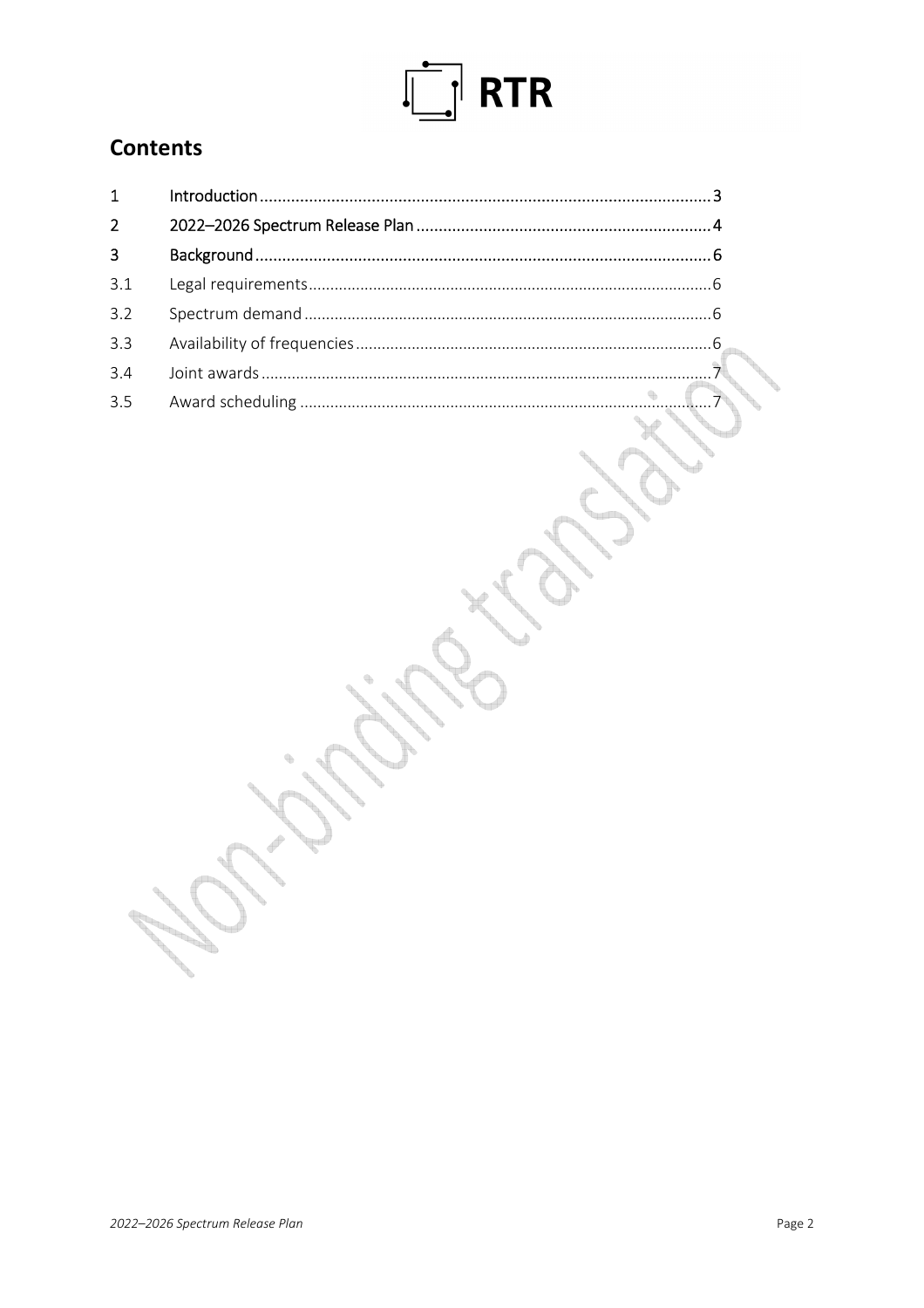

## **1 Introduction**

In 2016, the regulatory authority published a *Spectrum Release Plan* for the period up to 2020 and successfully completed two 5G auctions in accordance with this declaration of intent. As part of these spectrum awards, two key 5G pioneer bands were assigned (700 MHz and 3.4–3.8 GHz). The award of the third pioneer band (26 GHz) is still pending.

The 26 GHz band has been identified as the European 5G pioneer band above 24 GHz for new high-capacity and innovative business models. Where clear demand exists, the European legal framework (EECC) envisages the awarding of at least 1 GHz. To better estimate demand for frequencies in the 26 GHz band, the regulatory authority carried out an initial consultation procedure in 2019. As that procedure did not at the time reveal a clear demand for the spectrum, the regulatory authority decided not to award the band in the near future. Another consultation was held in mid-2021 to survey concerns including spectrum needs. The responses were a key source of input for this Spectrum Release Plan.

As regards the longer term, proposals have been made to use other frequency ranges alongside the 26 GHz band for mobile and broadband services:

- Remaining 3410–3800 MHz spectrum
- $\bullet$  2.6 GHz
- 2.3 GHz
- 42 GHz
- $6$  GHz
- 60 GHz

These bands were additionally proposed for discussion during the consultation.

Together with the Federal Ministry of Agriculture, Regions and Tourism (BMLRT), the regulatory authority has considered the input from the consultation and subsequently drafted a general plan for future spectrum awards, the 2022–2026 Spectrum Release Plan. The plan is aimed at ensuring planning reliability for all stakeholders. This plan, which is not legally binding, is intended to reflect the spectrum awards that the authorities anticipate will be needed in future. In no way does the plan prejudice any later Telekom-Control-Kommission decision that might depart from the plan, a proviso which similarly applies to the details presented below.

In accordance with the TKG 2021, the regulatory authority is now responsible for awarding harmonised ECS spectrum (for mobile and broadband use), where the spectrum use plan does not specify general authorisation as applicable (unlicensed usage). This means that in all likelihood, depending on allocations, at least a portion of the spectrum listed in the Spectrum Release Plan will fall within the TKK's scope of responsibility.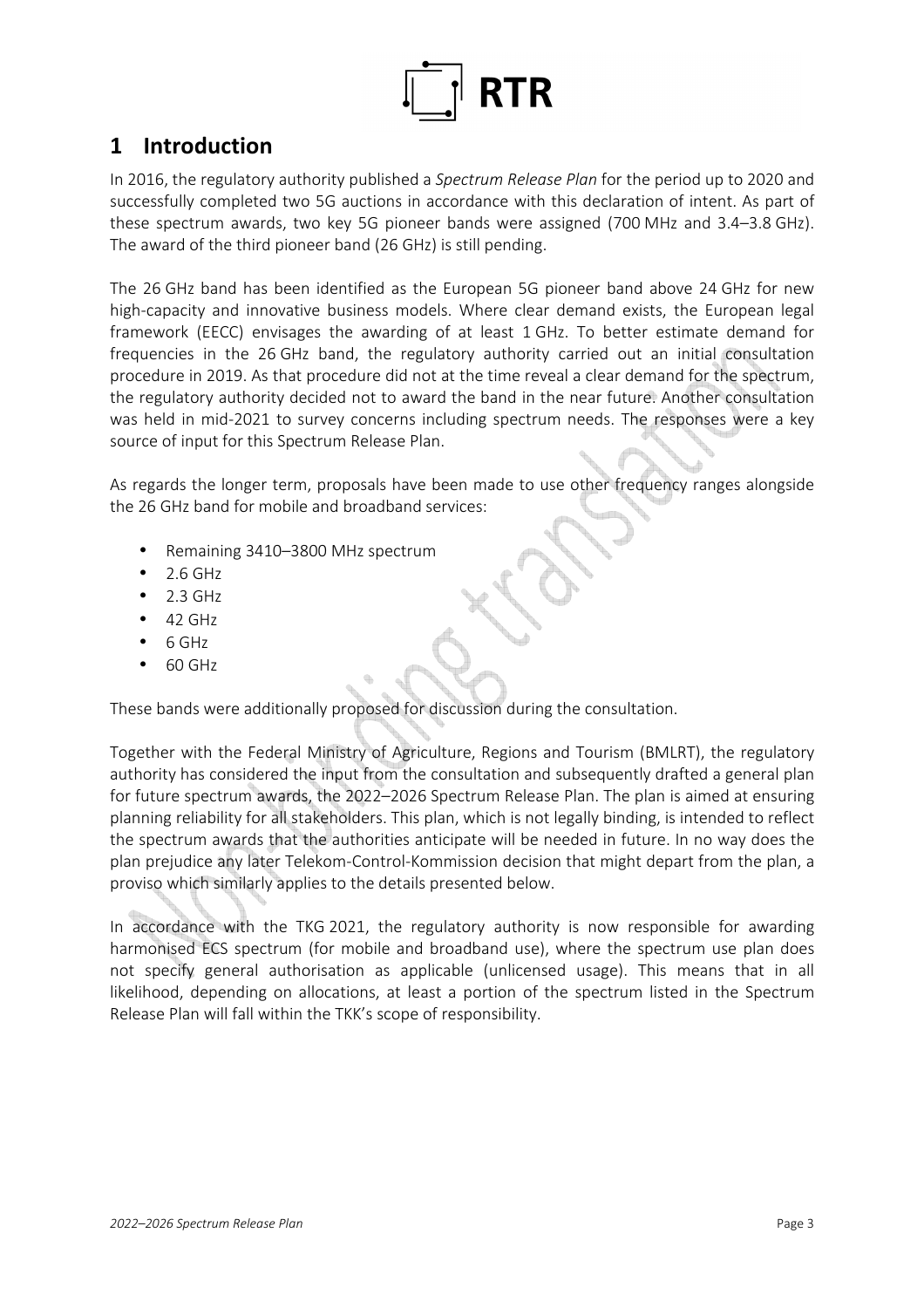

## **2 2022–2026 Spectrum Release Plan**

The regulatory authority has considered the arguments presented during the consultation, market developments, and the scheduled availability of the individual bands together with their usage conditions. The resulting plans call for the bands in question to be awarded based on the timetable as outlined below.

| <b>Bands addressed</b><br>in the<br>consultation                                                   | Time frame            | <b>Note</b>                                                                                                                                                                                                              |
|----------------------------------------------------------------------------------------------------|-----------------------|--------------------------------------------------------------------------------------------------------------------------------------------------------------------------------------------------------------------------|
| 26 GHz (1.6 GHz)<br>Remaining 3.4-<br>3.8 GHz<br>spectrum                                          | First half of<br>2023 | Early award of 26 GHz sub-band spectrum (probably<br>1.6 GHz) and remaining 3.4-3.8 GHz spectrum<br>Various authorisation procedures possible                                                                            |
| $2.3 \text{ GHz}^{\text{a}}$<br>$2.6$ GHz<br>$6$ GHz <sup>a</sup><br>$(26 \text{ GHz})^{\text{a}}$ | 2025                  | Timely award before expiry of the rights of use for the<br>2.6 GHz band at the end of 2026<br>2.6 GHz band to be awarded simultaneously with<br>spectrum from the 2.3 GHz and 6 GHz ranges,<br>depending on availability |
| 42 GHz<br>60 GHz<br>26 GHz <sup>a</sup>                                                            | From 2026             | Other spectrum addressed in the consultation<br>To be awarded under the following Spectrum Release<br>Plan                                                                                                               |

a Depending on availability

#### **Table 1: Plan for future awards of harmonised ECS spectrum for mobile and broadband use**

Within the period covered by this Spectrum Release Plan, two spectrum award time slots are defined, namely the first half of 2023 and the year 2025. The plan foresees awarding one portion of the 26 GHz band in the first half of 2023, along with the remaining available spectrum in the 3.4–3.8 GHz range. An earlier award is not realistic in view of the steps to be taken and the preparations required under law, including ordinances defining spectrum use and quantity limitations as well as selection procedures, consultations and similar activities.

The regulatory authority expects roughly 1.6 GHz to become available in the 26 GHz band for assignment in the near future. One portion of this spectrum will be available for local connectivity, such as for campus solutions and industrial use. Depending on the rules specified in the ordinance limiting spectrum quantity, the remaining spectrum will be assigned by means of either a selection procedure or an administrative procedure involving local licensing.

The regulatory authority plans to conduct an additional award procedure in 2025. In this case, the 2.6 GHz band will certainly be awarded, with the related licences expiring at the end of 2026. Depending on availability, spectrum within the 2.3 GHz and 6 GHz ranges could be awarded simultaneously.

Beyond that, the schedule for awarding 26 GHz spectrum has not yet been defined (see section 3.3). One option that cannot be ruled out for 2025 is that of simultaneously awarding individual 26 GHz frequencies that become available.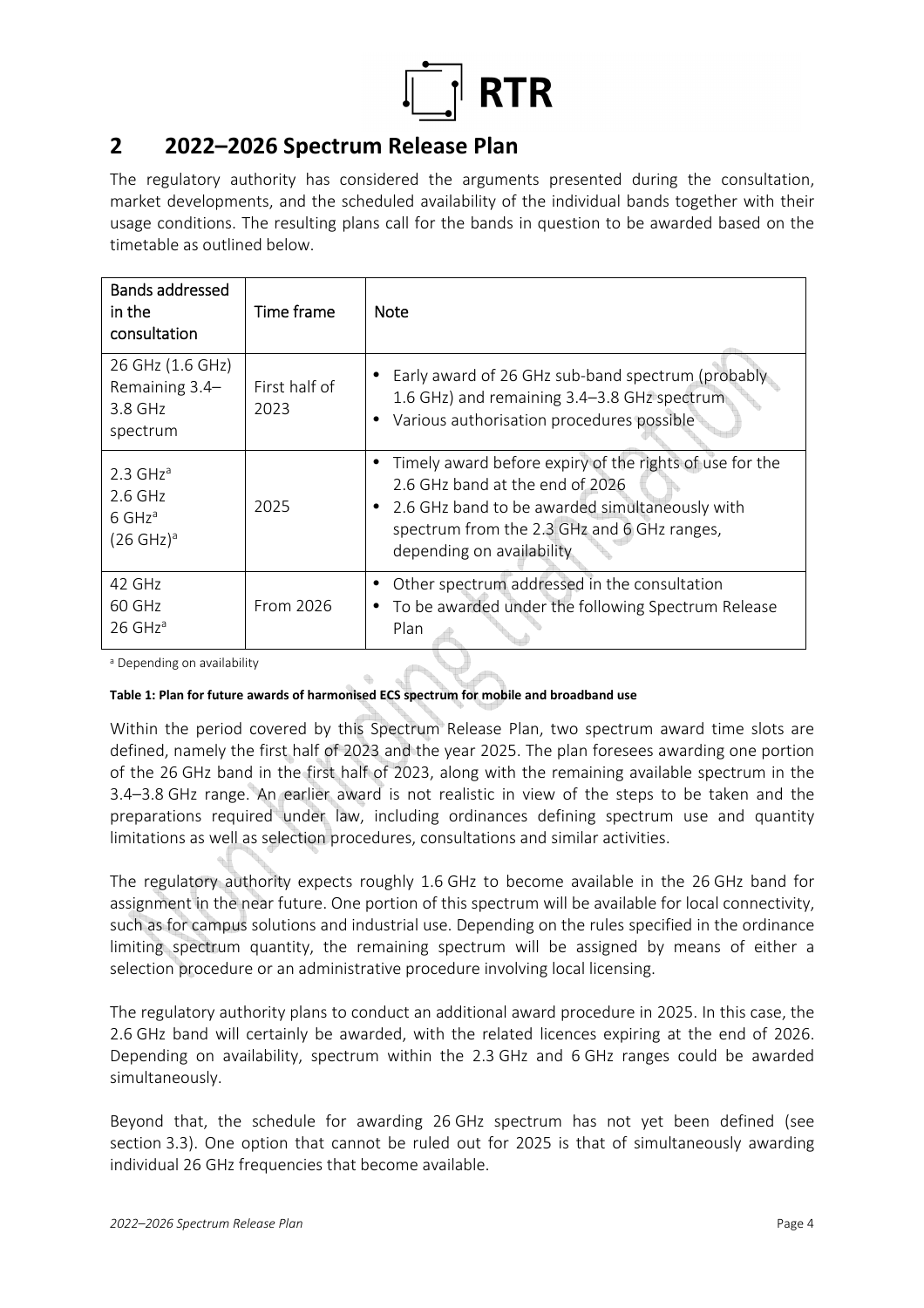

This leaves the other spectrum bands addressed in the consultation (42 GHz, 60 GHz, remaining 26 GHz frequencies and 3.8–4.2 GHz), which are not part of this Spectrum Release Plan and will not be awarded before 2026.

In view of a number of uncertainties, the regulatory authority reserves the right to deviate from the plan. Such variables include: when certain bands are freed up or conditions of use become available, potential restrictions on use or developments opposing the plan that might stem from legal frameworks (at European or national level).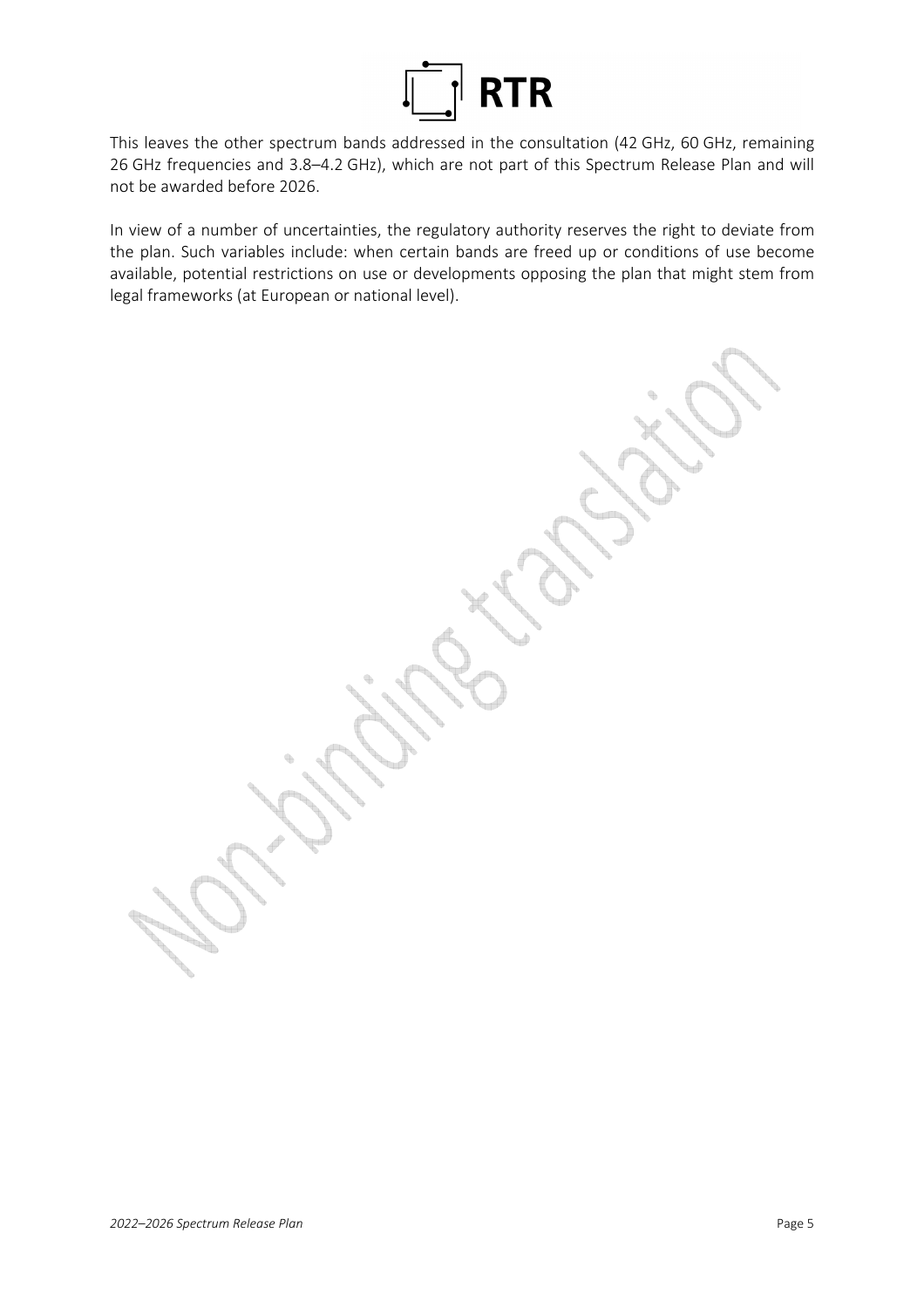

## **3 Background**

#### **3.1 Legal requirements**

European policymakers have clearly committed to awarding the three 5G pioneer bands, specifically at least 1 GHz of the 26 GHz band and all of the other ranges, within the very short term. The end of 2020 is the deadline set in the EECC. Austria awarded the 700 MHz band in 2020, while most of the 3.4–3.8 GHz range was assigned in 2019.

To fully meet these goals, awarding at least 1 GHz of the 26 GHz band as well as the remaining 3.4–3.8 GHz spectrum will be necessary as soon as possible.

The other spectrum ranges addressed in the consultation are not subject to any legal provisions as regards an assignment date.

### **3.2 Spectrum demand**

The 2019 consultation on the 26 GHz band did not at the time reveal any short-term need for this spectrum. Yet the consultation participants did express their opinion that demand would grow over time.

The consultation in mid-2021, by contrast, showed that participants were now interested both in 26 GHz spectrum and in the remaining 3.4–3.8 GHz frequencies.

However, no real interest was expressed in an imminent award of the spectrum within the other bands discussed in the consultation.

### **3.3 Availability of frequencies**

The spectrum in the 3.4–3.8 GHz range that was not assigned during the 2019 award is currently not in use. As a result, these frequencies are available to be awarded in 2023.

A 26 GHz sub-band is presently used for FDD microwave radio, mostly for linking base stations. The consultation participants unanimously favour the use of the entire band for ECS services, at least over the medium to longer term. On the other hand, consultation feedback also confirms the impossibility of freeing up the band in the near future, which would be a legal prerequisite for awarding the entire band. The regulatory authority anticipates the short-term availability, for assignment, of roughly 1.6 GHz, specifically 600 MHz at the upper edge and 1 GHz at the lower end. The award schedule thereafter will depend on when the band is freed up. The consultation has brought to light a strong willingness to prematurely relinquish FDD microwave use of the band ahead of schedule, at least in high-demand areas. Awards of the remaining 26 GHz frequencies will need to accommodate this process.

The other spectrum bands addressed in the consultation (42 GHz, 60 GHz and 3.8–4.2 GHz) are not part of this Spectrum Release Plan and will not be awarded before 2026.